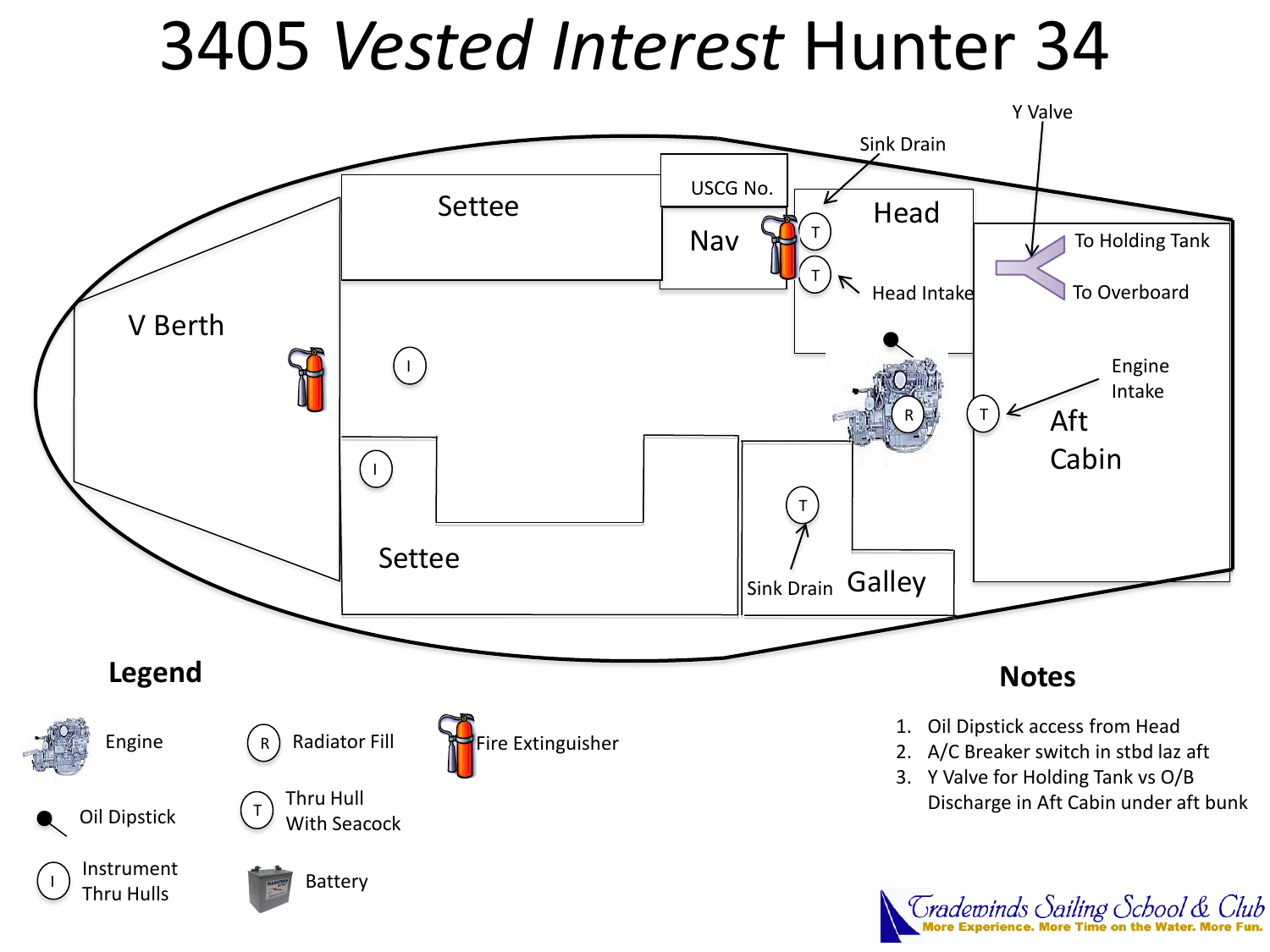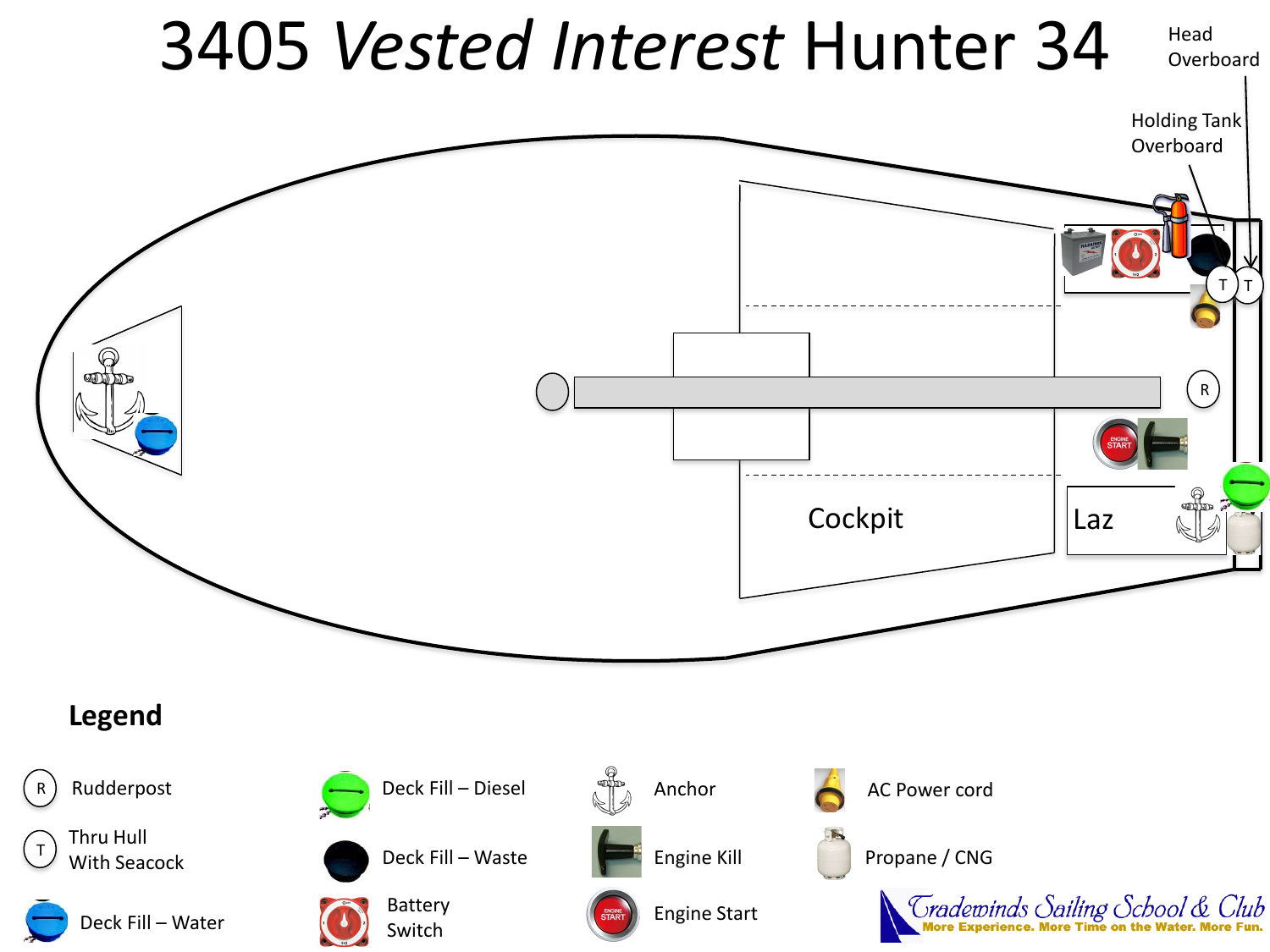# Vested Interest notes:

- Anchor locker is very small, better to hand feed instead of using windless. Need to manage chain when bringing anchor up – it will pile up under windless, jam and trip breaker. Use boat hook to push pile over and down into locker.
- Documentation NUMBERS are located in Lazarette in cockpit and UNDER Electrical PANEL by Chart Table.
- Propane has  $(2)$  switches one is under the galley sink
- Battery Selector switch leave on "BOTH" for recharging (located in the starboard rear lazarette)
- For day sails it is best to leave the battery in the "ALL" position; this enables the batteries to get charged while engine is running and recharged dockside. If planning for an overnight, choose one battery for nighttime use and reserve the other for engine startup*. Never switch the battery to a different position while the engine is running*.
- Electric Panel: Leave the following AC switches on when plugged in dockside: 1) AC Master Switch 2) Outlets and 3) Battery Charge Switches remain ON.
- Thru valve in head: Close the wash basin seacock (below drawers in head) *before* sailing as a hard port tack (lots of heel) will force seawater up into the basin and overflow into the washbasin headboard.
- **Reefing: V.I***. is tender to wind conditions***, given the mainsail's surface area; recommendation: consider reefing @ 12-15 knots**
- Binnacle cover: zipper faces cabin/bow when you put it on.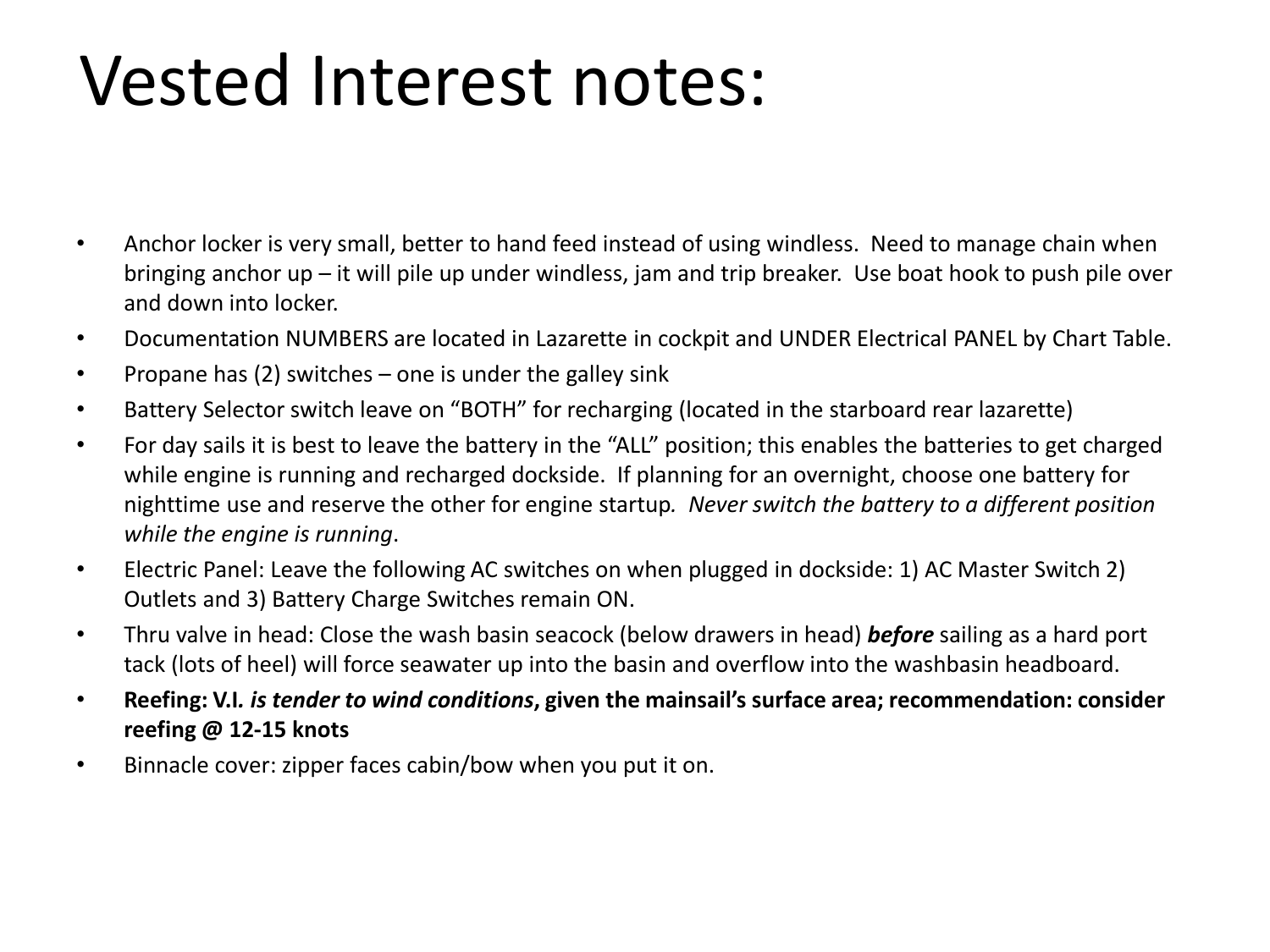| <b>Documentation</b>       | Vested Interest is a USCG documented vessel. The USCG official number                                                                                                                                                                                                |
|----------------------------|----------------------------------------------------------------------------------------------------------------------------------------------------------------------------------------------------------------------------------------------------------------------|
|                            | 110986 on a wooden placard at the navigation station.                                                                                                                                                                                                                |
|                            | USCG required Oil and Garbage Discharge Placards are located at the top of                                                                                                                                                                                           |
|                            | the companionway ladder.                                                                                                                                                                                                                                             |
| <b>Engine</b>              | Engine type: Yanmar 3GM30F                                                                                                                                                                                                                                           |
|                            | Working RPM<br><b>MAX RPM 2600</b>                                                                                                                                                                                                                                   |
|                            | 3 blade fixed prop                                                                                                                                                                                                                                                   |
|                            | Engine hours are read from the tachometer on the binnacle, facing the<br>helmsperson.                                                                                                                                                                                |
|                            | To access the engine compartment, lift/tilt the top step of the companionway<br>ladder. The coolant may be checked from here. The coolant reservoir is on<br>the forward side of the engine, on the right as you face the motor. The<br>pressure cap is to the left. |
|                            | Check the oil by removing the engine compartment hatch found in the head.<br>The dipstick is easily accessible from here.                                                                                                                                            |
|                            | There are two belts to check on Vested Interest. Access may be found by<br>removing the front of the companionway ladder. Lift it and tilt the bottom<br>toward you.                                                                                                 |
| <b>Fuel Gauge</b>          | The fuel gauge is on the port side of the binnacle, below the ignition key. The<br>DC Main switch on the DC Main Panel must be on and the ignition key must<br>be in the "Run" position to energize the gauge.                                                       |
|                            | Vested Interest holds 29 gallons of fuel when full.                                                                                                                                                                                                                  |
| <b>Engine Start Up and</b> | <b>Start Up</b>                                                                                                                                                                                                                                                      |
| <b>Shut Down</b>           | The ignition key is on the port side of the binnacle. To energize the starter<br>system, turn on the DC Main switch on the DC Main Panel.                                                                                                                            |
|                            | No pre-heat glow plugs are installed. To start the motor, turn the key<br>clockwise.                                                                                                                                                                                 |
|                            | <b>Shut Down</b><br>The shut off pull lever is found under the helmsperson seat to starboard.                                                                                                                                                                        |
|                            |                                                                                                                                                                                                                                                                      |
|                            |                                                                                                                                                                                                                                                                      |
|                            |                                                                                                                                                                                                                                                                      |
|                            |                                                                                                                                                                                                                                                                      |
|                            |                                                                                                                                                                                                                                                                      |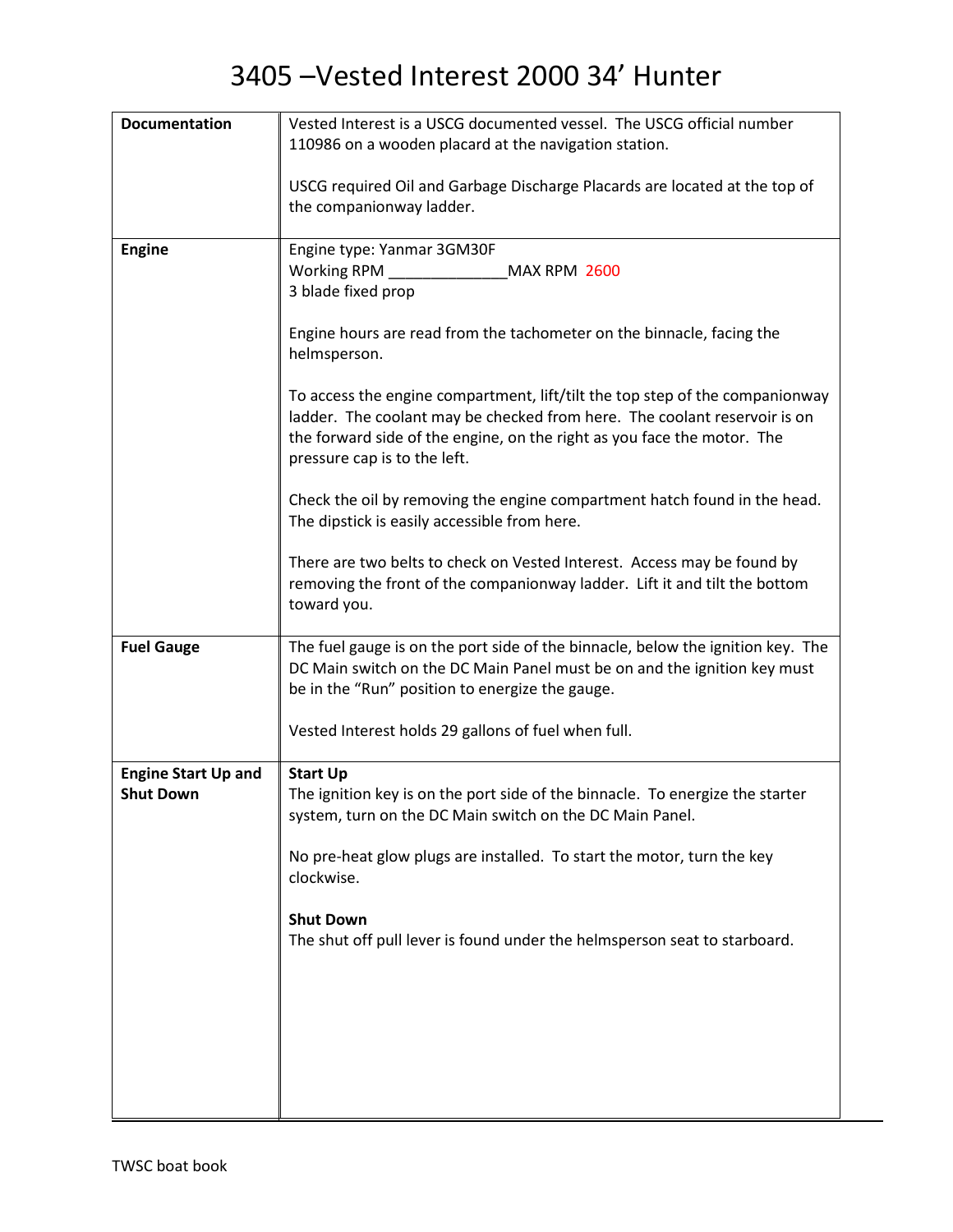| <b>Electrical</b> | <b>AC</b>                                                                                                                                                                                                                                                                                                                                                                                                                                                                                                             |
|-------------------|-----------------------------------------------------------------------------------------------------------------------------------------------------------------------------------------------------------------------------------------------------------------------------------------------------------------------------------------------------------------------------------------------------------------------------------------------------------------------------------------------------------------------|
| System            | The AC emergency breaker is in the starboard lazarette.                                                                                                                                                                                                                                                                                                                                                                                                                                                               |
|                   | Leave the following AC switches on when plugged in dockside (all are labeled<br>with green dots):<br><b>AC Main</b><br>$\bullet$<br>Outlets<br><b>Battery Charger</b>                                                                                                                                                                                                                                                                                                                                                 |
|                   | <b>DC</b>                                                                                                                                                                                                                                                                                                                                                                                                                                                                                                             |
|                   | The DC 1/2/Both Battery Selector located in the aft starboard lazarette MUST<br>ALWAYS BE LEFT IN BOTH for starting the engine. Batteries are in parallel, so<br>this allows for both batteries to charge with engine running, there is not a<br>separate starting battery.<br>Leave battery selector in BOTH when leaving the boat (green dot) or<br>batteries will not charge.                                                                                                                                      |
|                   |                                                                                                                                                                                                                                                                                                                                                                                                                                                                                                                       |
|                   | The windlass breaker is in the aft starboard lazarette.                                                                                                                                                                                                                                                                                                                                                                                                                                                               |
|                   | <b>OVERNIGHT NOTES:</b><br>If you are anchoring out or at a dock with no shore power, you will need to<br>only use one battery for the house bank (not BOTH) so you can reserve the<br>other battery for starting the engine. If you leave in BOTH there is a chance<br>that they will drain enough to not provide enough amperage to start engine.<br>Example: start of day batteries in BOTH motor/sail for day, anchor, shut off<br>motor, change battery to 1 or 2, start of day 2- switch battery to BOTH, start |
|                   | engine.                                                                                                                                                                                                                                                                                                                                                                                                                                                                                                               |
| <b>Thru Hulls</b> | Vested Interest has two instrument thru hulls. The depth sensor is located<br>next to the salon table settee, just aft of the v-berth bulk head. The speed<br>sensor is under the forward portion of the wrap around table settee.                                                                                                                                                                                                                                                                                    |
|                   | There are six thru hulls with seacocks.                                                                                                                                                                                                                                                                                                                                                                                                                                                                               |
|                   | Two are located under the sink in the head.<br>Head Sink Drain Discharge<br>O<br><b>Head Pickup</b><br>$\circ$                                                                                                                                                                                                                                                                                                                                                                                                        |
|                   | The galley sink drain is located in the cabinet under the galley<br>sink.                                                                                                                                                                                                                                                                                                                                                                                                                                             |
|                   | The Raw Water Engine Intake is under the mattress in the aft<br>stateroom.                                                                                                                                                                                                                                                                                                                                                                                                                                            |
|                   | Two thru hulls are located in the swim step lazarette on the<br>starboard side.                                                                                                                                                                                                                                                                                                                                                                                                                                       |
|                   | Head Overboard discharge<br>$\circ$                                                                                                                                                                                                                                                                                                                                                                                                                                                                                   |
|                   | Macerator (holding tank) discharge<br>$\circ$                                                                                                                                                                                                                                                                                                                                                                                                                                                                         |
|                   |                                                                                                                                                                                                                                                                                                                                                                                                                                                                                                                       |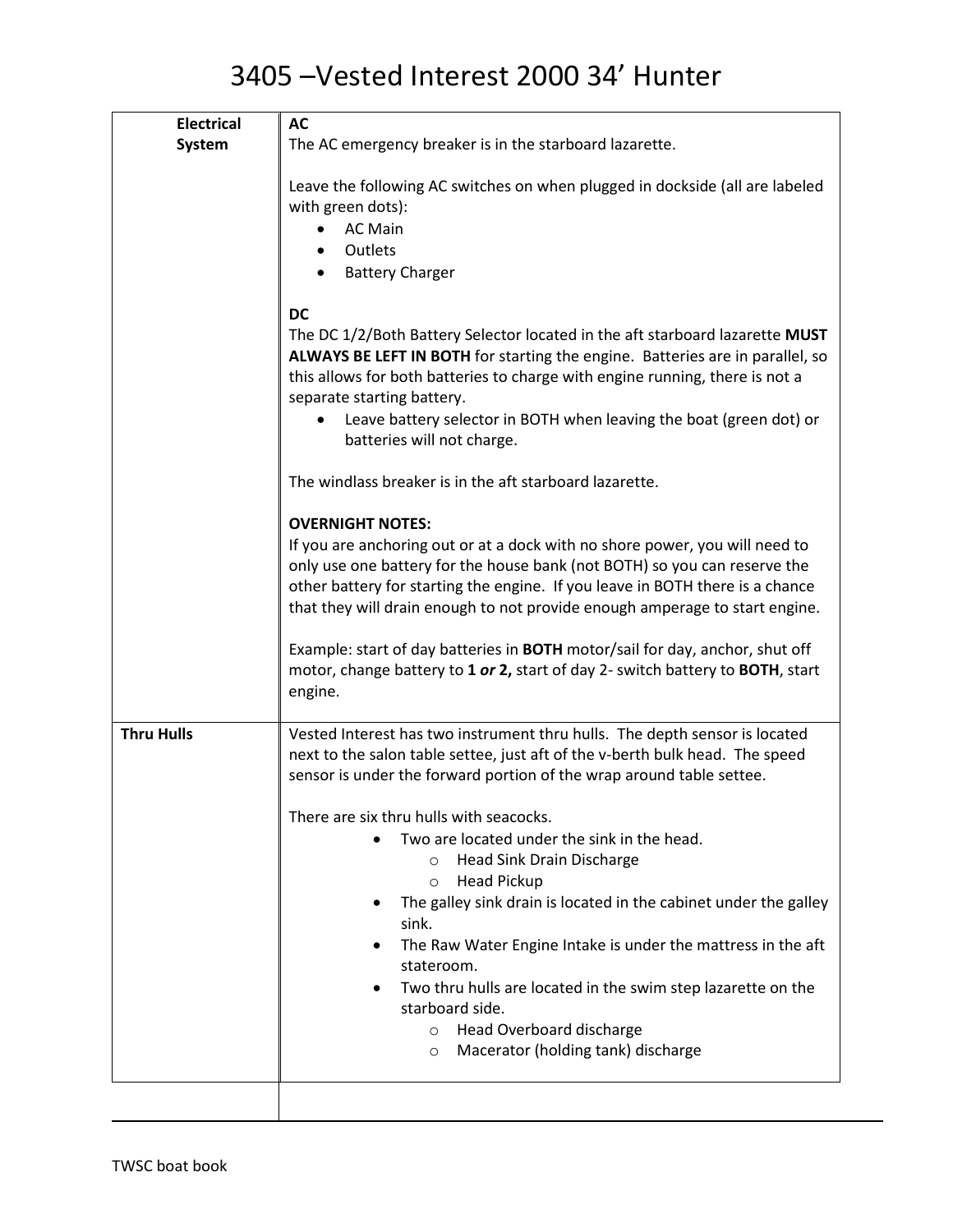| Head(s)                   | There is one "manual flush" head located to starboard. The head intake is                 |
|---------------------------|-------------------------------------------------------------------------------------------|
|                           | located under the sink in the head, however, it is recommended that fresh                 |
|                           | water from the shower be used instead.                                                    |
|                           |                                                                                           |
| <b>Fresh Water System</b> | gallon fresh water tank on Vested Interest. The tank is<br>There is one                   |
|                           | located under the v-berth it is filled via a deck fill found under the anchor             |
|                           | locker hatch.                                                                             |
|                           |                                                                                           |
|                           |                                                                                           |
|                           |                                                                                           |
|                           |                                                                                           |
| <b>Anchor and Ground</b>  | <b>Primary Anchor</b>                                                                     |
| <b>Tackle</b>             | <b>b</b> Danforth style primary anchor, with a combination chair/nylon rode               |
|                           | is mounted in a bow roller.                                                               |
|                           |                                                                                           |
|                           | <b>Secondary Anchor</b>                                                                   |
|                           | <u><b>Letter 15</b></u> Delta style secondary anchor, with a combination chair/nylon rode |
|                           | is stowed in the port lazarette.                                                          |
|                           |                                                                                           |
|                           | <b>Kellet/Sentinel</b>                                                                    |
|                           | A kellet with sentinel is stowed in the starboard lazarette.                              |
|                           |                                                                                           |
|                           | <b>Windlass</b>                                                                           |
|                           | There is a windlass, however, due to the depth of the anchor locker and the               |
|                           | location of the windlass breaker switch, it is recommended that the windlass              |
|                           | not be used. The chain and anchor are light enough that is should not be a                |
|                           | problem.                                                                                  |
|                           |                                                                                           |
|                           | A difficult to reach Windlass breaker is found in the aft starboard lazarette             |
|                           |                                                                                           |
| Draft / keel type         | Vested Interest draws 5.2 feet and has a fin keel                                         |
|                           |                                                                                           |
| Refrigeration             | Vested Interest is outfitted with an ice box/refrigerator.                                |
|                           | The ice box drains to the bilge.                                                          |
|                           | There is a switch on the DC panel to turn the refrigerator on.                            |
|                           | The refrigerator thermostat is located inside the refrigerator.                           |
|                           |                                                                                           |
| <b>Stove</b>              | Vested Interest is equipped with a two burner propane stove/oven/broiler                  |
|                           | combination.                                                                              |
|                           |                                                                                           |
|                           | The propane is located in a locker on the port side of the swim step.                     |
|                           |                                                                                           |
|                           | There are two propane switches. Both must be in the on position to operate                |
|                           | the stove. Both switches should be turn off when the stove is not in use.                 |
|                           | 1. DC Panel                                                                               |
|                           | 2. On the cabinet to the right of the galley sink.                                        |
|                           |                                                                                           |